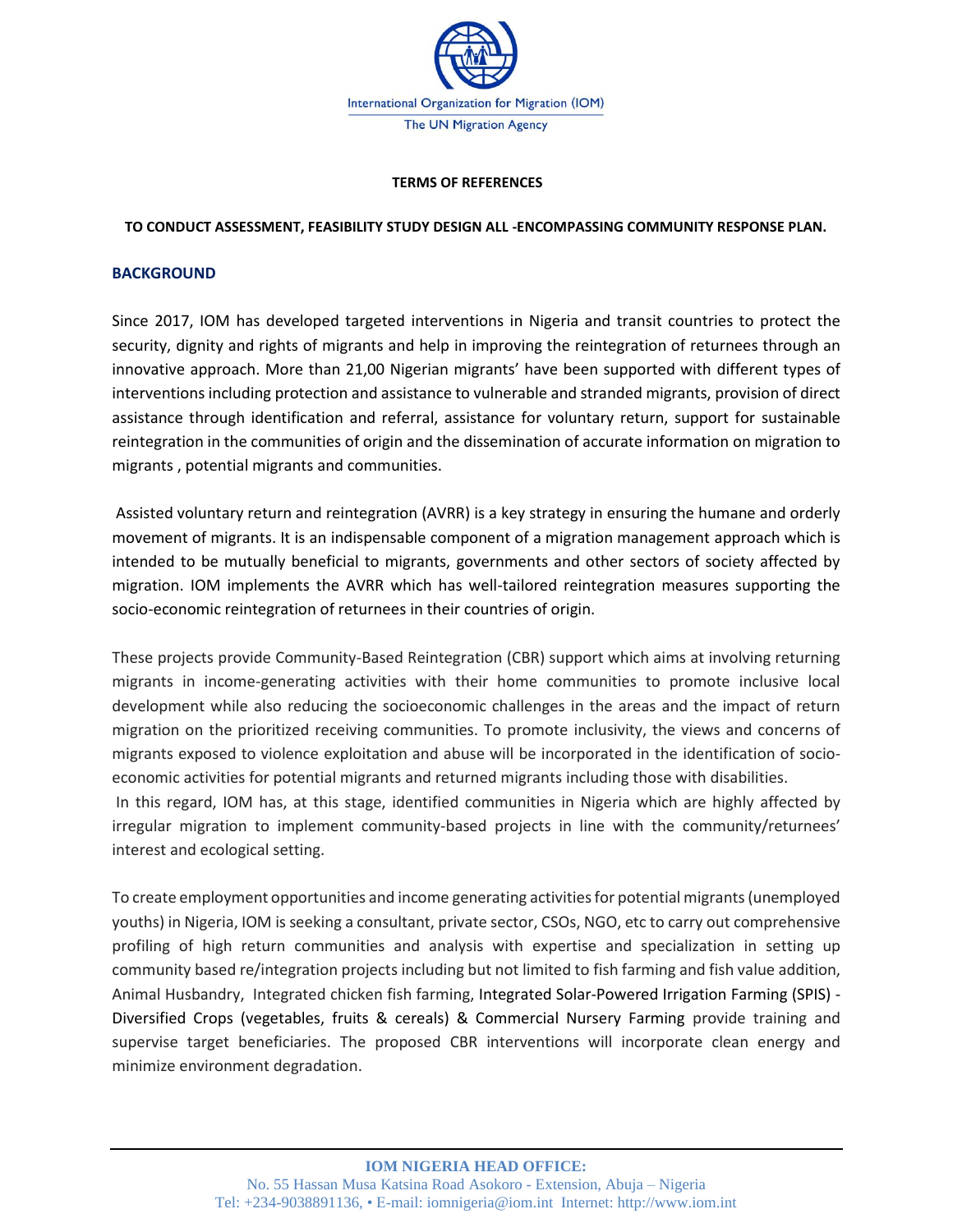

### **OBJECTIVE**

## **The main objectives of the assignment are to carry out the following below,**

- Comprehensive community socio-economic profiling and community need assessment and analysis.
- feasibility study
- Assessing the community based approaches supporting person with protection risks,
- Design all-encompassing community response plan that responds to the social economic reintegration activities in the different geographical zones taking into consideration the different vulnerabilities of the migrants (VoTs, migrants with MHPSS and medical needs, single parents, unaccompanied and separated children etc.).

# **METHODOLOGY AND SCOPE OF WORK**

The service provider will undertake the following project activities in strict accordance with below responsibilities as outlined below:

## *Conduct a Need Assessment*

- Undertake field visits to conduct need assessment in communities, states prone to irregular migration (ensure the needs assessment is trauma-informed, culturally, and developmentally appropriate, and focused on the needs of individuals and communities).
- Conduct visits to identified communities to get their buy-in into viable projects (like agro related, manufacturing, etc) for their communities considering the available raw materials or input.
- Identification of available raw material in selected raw materials and the appropriate value chain
- In coordination with the needs identified by community members in selected communities, LGAs etc suggest other suitable small-scale projects as well as feasible cash-for-work opportunities that will be viable in the communities.
- Set up a steering committee that consist of relevant actors that will oversee the implementation of the CBR project in the identified communities, LGAs etc
- Organize focus group discussion to identify CBR projects to ensure buy-in by the communities' members.
- Organize meeting with the relevant stakeholders to get approval for assign portion of land space for CBR projects that may require land space. Ensure project serves as income generating activity for targeted beneficiaries.

# *Feasibility Studies*

- Review recent socio-economic mapping assessment, feasibility studies and other assessments conducted by IOM and other stakeholders
- Carry out possible feasibility studies on identified small scale CBR projects.
- Provide estimated employment threshold of each project in the communities, LGAs etc
- Business model for feasible CBR projects
- Economic projects of the identified CBR projects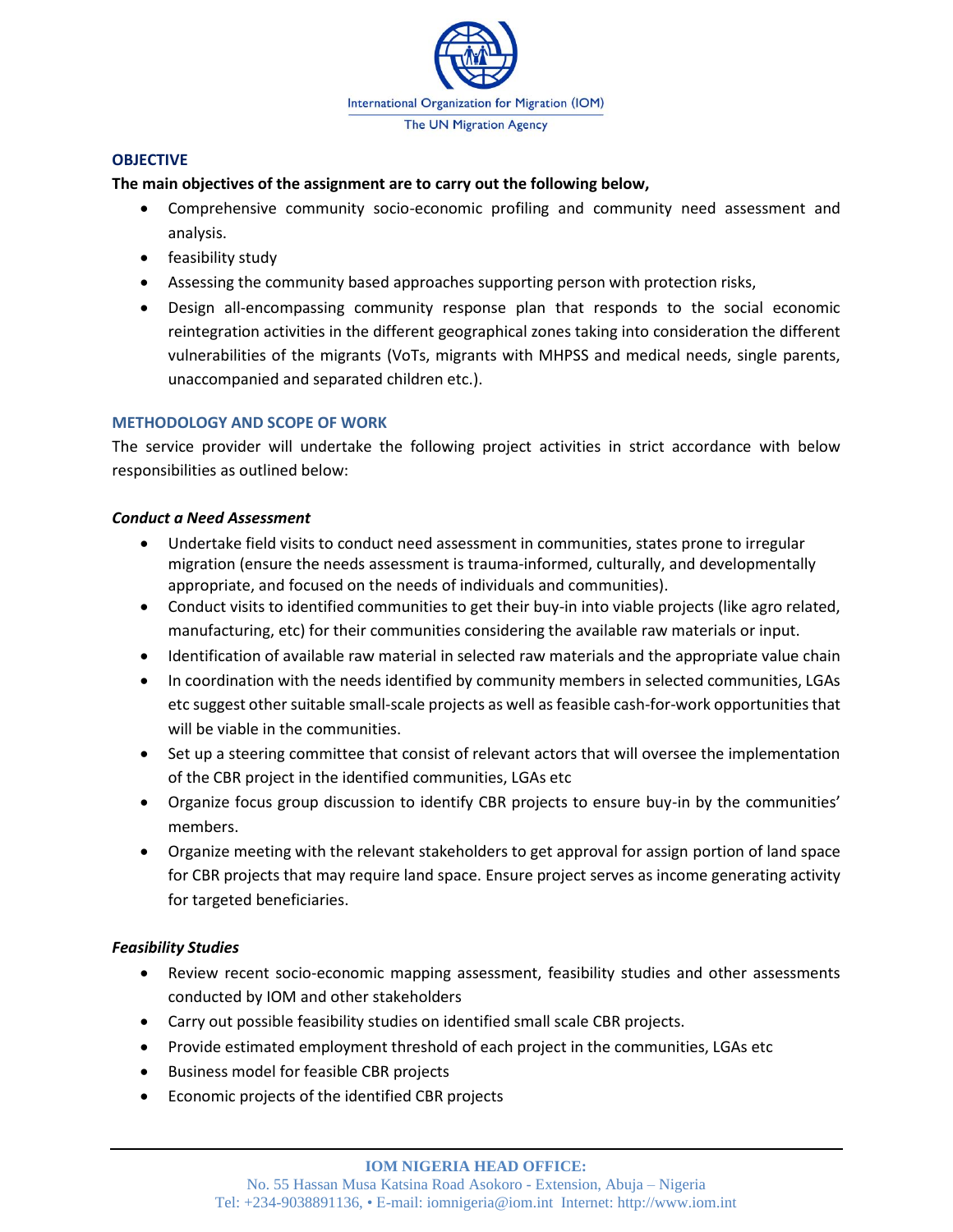

- Engage with different government agencies including Standards Organization of Nigeria (SON) to have a broader scope and understanding of the proposed projects (especially those which are not agro based.
- Identifications of qualified facilitators, trainers to provide standard training, required skills for the operations of identified CBR projects.
- Identification of potential private sectors for management of CBR projects and facilitation of access to markets.
- Secure constant and reliable market linkages where necessary for the beneficiaries that would be trained.

# *Design all-encompassing community response plan.*

- Development of a market access strategy, value chain and a full implementation plan of identified CBR projects.
- Develop skills transfer and training strategy.
- Development of guidelines, written procedures, or steps in the implementation of CBR projects.
- Guidance on the registration of CBR projects with relevant regulatory agencies etc
- Hold planning meetings with identified stake holders, introduce implementation strategies and scope of the study.

# **QUALIFICATION AND EXPERIENCE**

The criteria for selecting the organization-based consulting firm are.

- Seven years' experience in Research, Community development etc.
- Familiarity with migration management, migration, Reintegration etc
- Experience conducting similar research
- Excellent experience working with diverse stakeholders
- Must possess relevant documentations as a government entity
- Ability to conceptualize and integrate diverse views from government authorities, stakeholders, and the broader community to achieve desired objectives.
- Knowledge of local context in human rights and migration discourse.
- Ability to train, write and produce narrative and financial reports.
- Management Team composition with a proven track record.
- Proven understanding of the Nigerian business environment and labor market structure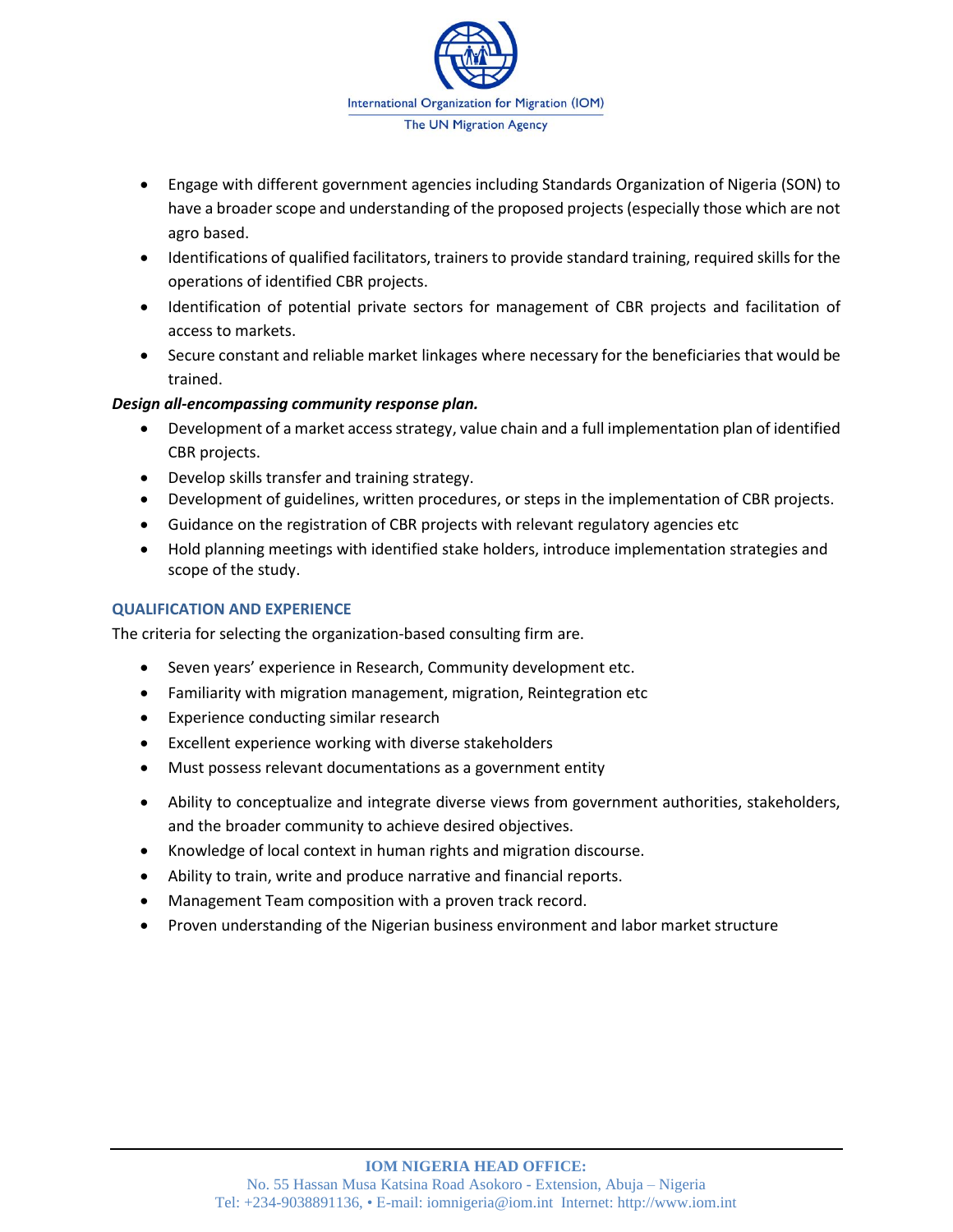

| <b>Criteria</b>                                                                         | Point |
|-----------------------------------------------------------------------------------------|-------|
| Seven years' experience in Research, Community development etc.                         | 10    |
| Familiarity with migration management, migration, Reintegration etc                     | 5     |
| Must have been in operation for at least two years in similar area of<br>expertise.     | 5     |
| Excellent experience working with diverse stakeholders                                  | 5     |
| Must possess relevant documentations as a government entity                             | 5     |
| Proven experience in business strategy, development, and regulations                    | 5     |
| Ability to train, write and produce narrative and financial reports.                    | 5     |
| Management Team composition with a proven track record.                                 | 5     |
| Proven understanding of the Nigerian business environment and labor<br>market structure | 5     |

### **Languages**

Consultancy reporting language is English; However, Ability to speak local languages to engage community members is an added advantage.

### **Required Competencies**

**Values** 

- Inclusion and respect for diversity respects and promotes individual and cultural differences; encourages diversity and inclusion wherever possible.
- Integrity and transparency: maintain high ethical standards and acts in a manner consistent with organizational principles/rules and standards of conduct.
- Professionalism: demonstrates ability to work in a composed, competent, and committed manner and exercises careful judgment in meeting day-to-day challenges.

# **Core Competencies** – behavioural indicators

- Teamwork: develops and promotes effective collaboration within and across units to achieve shared goals and optimize results.
- Delivering results produces and delivers quality results in a service-oriented and timely manner; is action oriented and committed to achieving agreed outcomes.